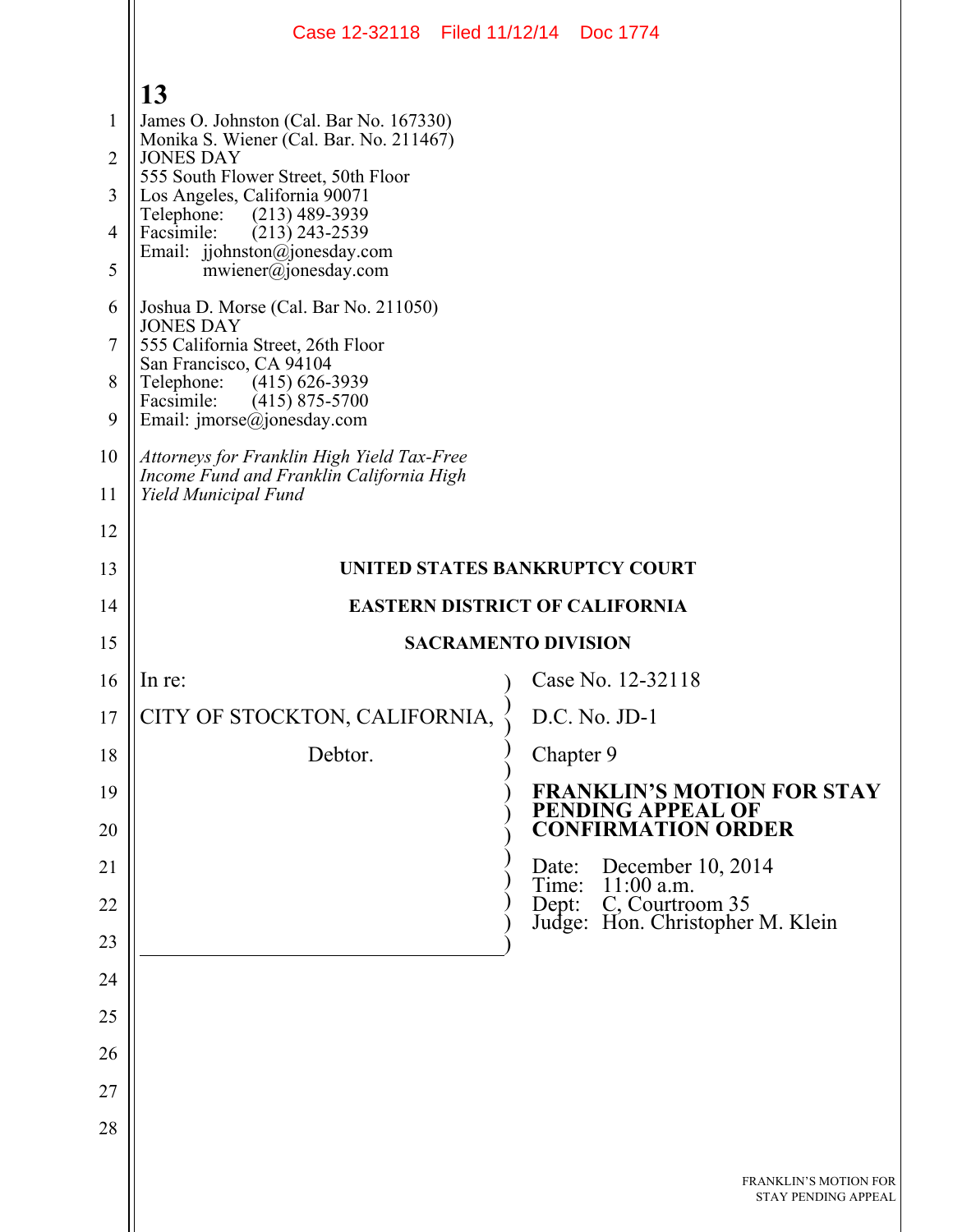Franklin High Yield Tax-Free Income Fund and Franklin California High Yield Municipal Fund (collectively, "Franklin") hereby move for a stay pending appeal of the Court's forthcoming order confirming the *First Amended Plan For The Adjustment Of Debts Of City Of Stockton, California, As Modified (August 8, 2014)* [DN 1645] (the " $Plan$ ").<sup>1</sup>

5 6

7

8

1

2

3

4

# **I. PRELIMINARY STATEMENT**

Franklin has initiated an appeal of the Court's confirmation of the Plan. By this Motion, Franklin seeks to protect its right to pursue and obtain effective relief in that appeal.

9 10 11 12 13 Absent a stay of confirmation, the City undoubtedly will argue that Franklin's appeal is equitably moot. Although any such argument would be without merit, the absence of a stay will subject Franklin to unnecessary litigation over the mootness issue and the small risk that its appellate rights might be foreclosed by a finding of mootness. Under the circumstances described below, that risk is sufficient to warrant a stay pending Franklin's appeal.

14

15

# **II. BACKGROUND**

16 17 18 19 20 21 The underlying facts of this case are well known to all involved. Franklin is the beneficial owner of the 2009 Golf Course/Park Bonds. Pursuant to the Plan, Franklin has an allowed secured claim of \$4,052,000 and an allowed unsecured claim of \$32,551,625.93 in respect of those bonds. The Plan provides for Franklin to be paid in cash for the full amount of its secured claim and for less than 1% of its unsecured claim. The Plan does not provide for any other payments, compensation, or distributions to Franklin, now or in the future.

- 22
- 23

 $\overline{a}$ 

28

#### FRANKLIN'S MOTION FOR STAY PENDING APPEAL

<sup>24</sup> 25 26 27 1 The Court confirmed the Plan on the record at the hearing held on October 30, 2014, as to which a minute order [DN 1747] also was entered on October 30, 2014. The Court has stated its intention to enter a formal order of confirmation, but no such order has yet been lodged. Franklin has filed a notice of appeal of confirmation of the Plan and all findings, conclusions, and rulings incorporated into or made in connection with the forthcoming confirmation order, including the minute order and the findings, conclusions, and rulings set forth on the record at the hearing held on October 30, 2014. Capitalized terms not defined in this Motion have the meanings given to them in the Plan.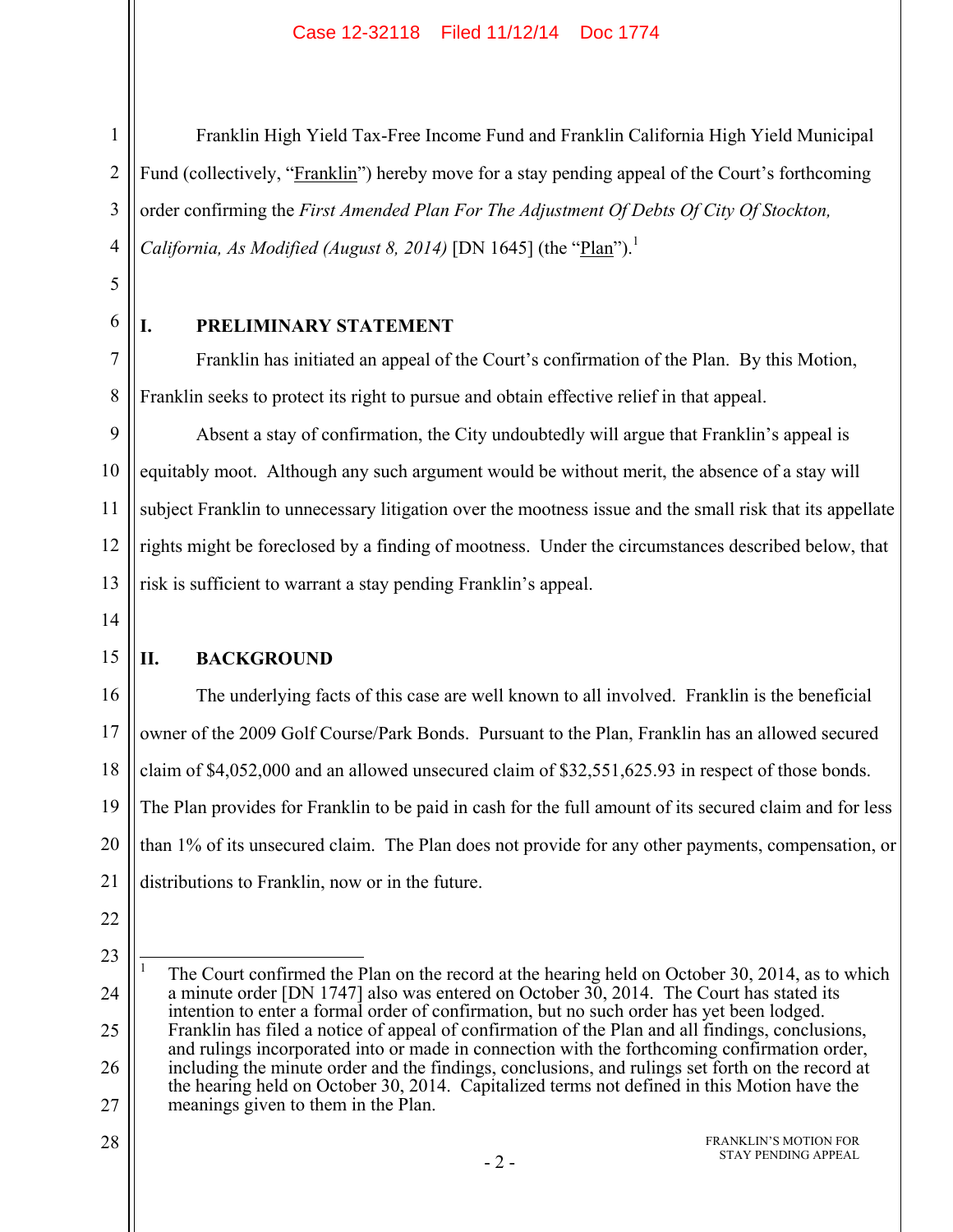1 2 3 4 5 6 7 8 9 Franklin voted to reject the Plan and objected to its confirmation on numerous grounds, including that the Plan (a) is not "in the best interests of creditors" as required by section 943(b)(7) of the Bankruptcy Code; (b) improperly classifies, disparately treats, and unfairly discriminates against Franklin's unsecured claim, in violation of the requirements of sections 1122(a), 1123(a)(4), and 1129(b) of the Bankruptcy Code; (c) was not "proposed in good faith" pursuant to section  $1129(a)(3)$  of the Bankruptcy Code; and (d) violates section  $943(b)(3)$  of the Bankruptcy Code because the City has not provided information sufficient to enable the Court to conclude that "all amounts to be paid by the debtor or by any person for services or expenses in the case or incident to the plan have been fully disclosed and are reasonable."

At the hearing held on October 30, 2014, the Court overruled Franklin's objections and stated that it would enter an order confirming the Plan. Franklin filed a notice of appeal on November 12, 2014.

13

14

# **III. A STAY PENDING APPEAL IS WARRANTED**

15 16 17 18 19 20 21 22 23 24 25 Rule 8005 of the Federal Rules of Bankruptcy Procedure provides that a court "may suspend or order the continuation of other proceedings in the case under the Code or make any other appropriate order during the pendency of an appeal on such terms as will protect the rights of all parties in interest." Fed. R. Bankr. P. 8005. When deciding whether to issue a stay, courts consider the same four factors that are required for the issuance of a preliminary injunction, namely: (1) the movant's likelihood of success on appeal; (2) significant and/or irreparable harm that will come to the movant absent a stay; (3) harm to the adverse party if a stay is granted; and (4) the public interest. *See, e.g.*, *In re N. Plaza, LLC*, 395 B.R. 113, 119 (S.D. Cal. 2008) (citing *Hilton v. Braunskill*, 481 U.S. 770, 776 (1987)). The Ninth Circuit employs a balancing test in weighing those four factors, such that "a stronger showing of one element may offset a weaker showing of another." *Alliance for the Wild Rockies v. Cottrell*, 632 F.3d 1127, 1131 (9th Cir. 2011).

26 27 Franklin has a compelling case for relief on the merits of its appeal. Respectfully, Franklin submits that the Court made several fundamental errors of law in concluding that the Plan satisfied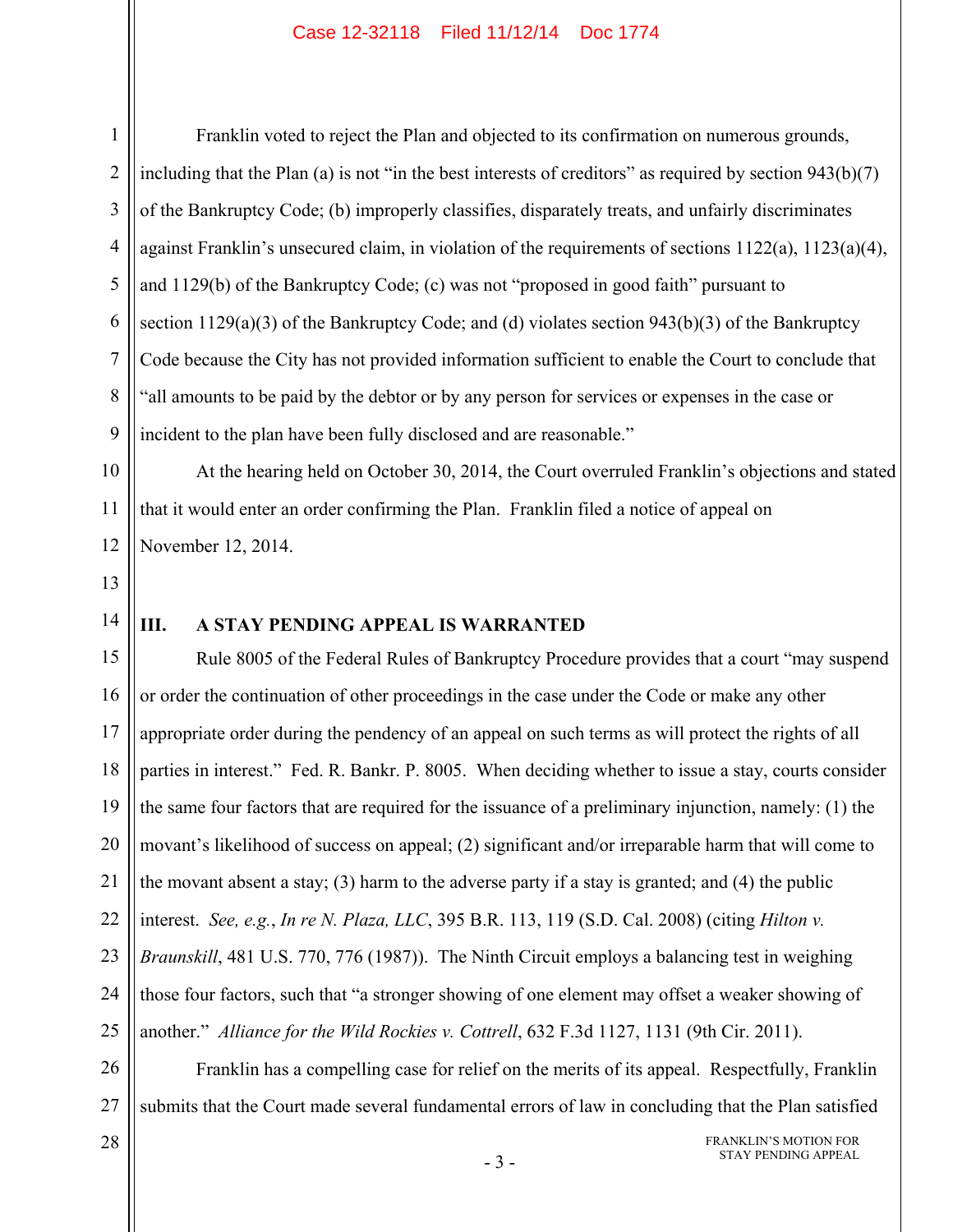1 2 3 4 5 the Bankruptcy Code's confirmation requirements. Those errors will be reviewed on a *de novo* basis and are likely to lead to reversal. Because Franklin's likelihood of prevailing is high, Franklin need not demonstrate a certainty of irreparable harm in order to obtain a stay pending appeal. The delay and expense of defending against a baseless equitable mootness argument by the City, and the risk of dismissal due to mootness (albeit a small one), is sufficient.

6 7 8 9 10 11 12 13 14 Moreover, there is little risk of harm to the City or other parties in interest if a stay is imposed. As a chapter 9 debtor, the City has full control over its assets and affairs, and will be able to continue on with its operations as it has for the nearly two-and-one-half years it already has spent during the pendency of this bankruptcy case. Among other things, just as it has done throughout the case, the City will remain free to pay the creditors it wants to pay, to continue to fund its unfunded pensions, and to honor its collective bargaining agreements and obligations to employees. A stay will merely preserve the *status quo*, which has been quite beneficial to the City. Finally, the public interest weighs strongly in favor of a stay in light of the importance of an appellate-level decision on the significant issues of first impression raised by Franklin.

15

### **A. Franklin Has A Substantial Likelihood Of Success On The Merits**

16 17 18 19 20 21 22 23 24 25 In order to show likelihood of success on the merits, an appellant seeking a stay pending appeal generally need not "demonstrate that it is more likely than not that [he or she] will win on the merits." *Leiva-Perez v. Holder*, 640 F.3d 962, 966 (9th Cir. 2011). Instead, the movant ordinarily must show only "that she has a substantial case for relief on the merits." *Id*. at 968. Where it can be shown that the movant is more likely than not to prevail on the merits, the movant then need only show a possibility of irreparable harm. *Lopez v. Heckler*, 713 F.2d 1432, 1435 (9th Cir. 1983) ("At one end of the continuum, the moving party is required to show both a probability of success on the merits and the possibility of irreparable injury. . . . At the other end of the continuum, the moving party must demonstrate that serious legal questions are raised and that the balance of hardships tips sharply in its favor."), *rev'd in part on other grounds*, 463 U.S. 1328 (1983).

26 27 Here, Franklin's appeal raises several legal questions, or mixed questions of law and fact, that will be reviewed on a *de novo* basis by the appellate court. *See, e.g.*, *United States v.*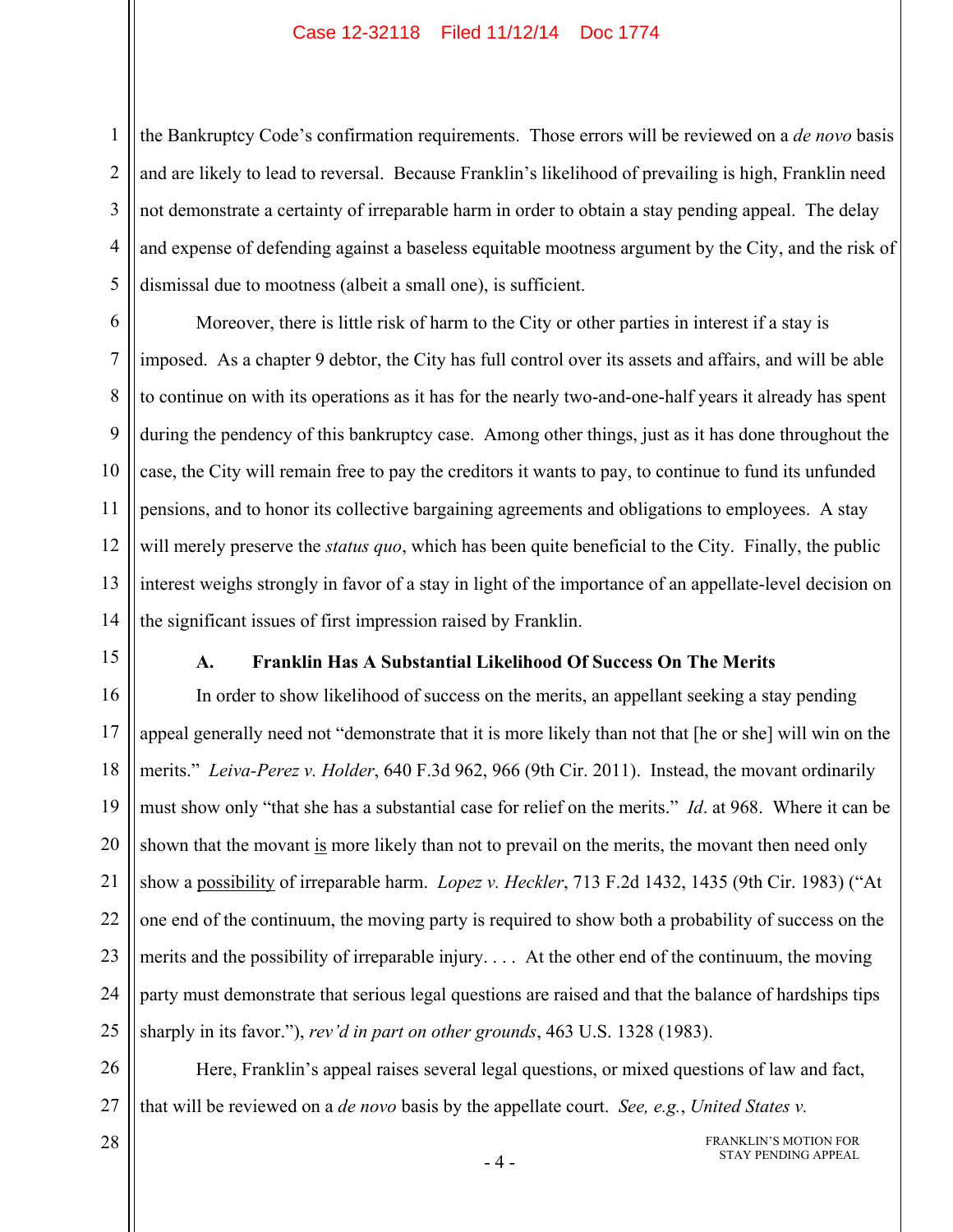2 3 4 5 6 *Hinkson*, 585 F.3d 1247, 1262 (9th Cir. 2009) (*en banc*) (appellate court first "determines *de novo* whether the [bankruptcy] court identified the correct legal rule to apply to the relief requested"); *In re BCE W., L.P.*, 319 F.3d 1166, 1170 (9th Cir. 2003) (applying *de novo* standard of review to bankruptcy court's conclusions of law, decisions with respect to mixed questions of law and fact, and interpretation of the Bankruptcy Code). Franklin believes that, on *de novo* review, one or more of the Court's conclusions with respect to the disputed confirmation issues are likely to be reversed.

7 8 9 10 11 Best Interests Test. For example, the Court erred in its interpretation of the best interests of creditors test established by section 943(b)(7) of the Bankruptcy Code. The Court found that the Plan satisfies this requirement based upon its determination that the Plan "is about the best that can be done – or is the best that can be done in terms of the restructuring and adjustments of the debts of the City of Stockton." 10/30/14 Tr. at 41:9-12.

12 13 14 15 16 In so holding, the Court did not identify or apply the correct legal rule for determining whether a chapter 9 plan of adjustment satisfies section 943(b)(7). As demonstrated by the cases and legislative history discussed in Franklin's briefs and at argument, the requirement that a municipal plan of adjustment be in the "best interests of creditors" goes far beyond a rudimentary conclusion that a plan is "about the best that can be done" for a majority of creditors.

17 18 19 20 21 22 23 24 25 26 27 Rather, the test in chapter 9 protects the interests of individual dissenting creditors, not merely the interests of creditors as a whole. *Kelley v. Everglades Drainage Dist.*, 319 U.S. 415, 418 (1943) ("[M]inorities under the various reorganization sections of the Bankruptcy Act cannot be deprived of the benefits of the statute by reason of a waiver, acquiescence or approval by the other members of the class. The applicability of that rule to proceedings under Ch. IX is plain.") (quotation omitted). The "best interests" test protects the interests of individual creditors and minorities even when they conflict with the preferences of the majority of creditors. *See, e.g.*, *Fano v. Newport Heights Irrigation Dist.*, 114 F.2d 563 (9th Cir. 1940) (reversing confirmation on the grounds that plan was not in the "best interests" of a dissenting bondholder despite the fact that 90% of bondholders had accepted the plan). The Court's conclusion that the Plan satisfies section 943(b)(7) merely because it purportedly is "the best that can be done in terms of the

28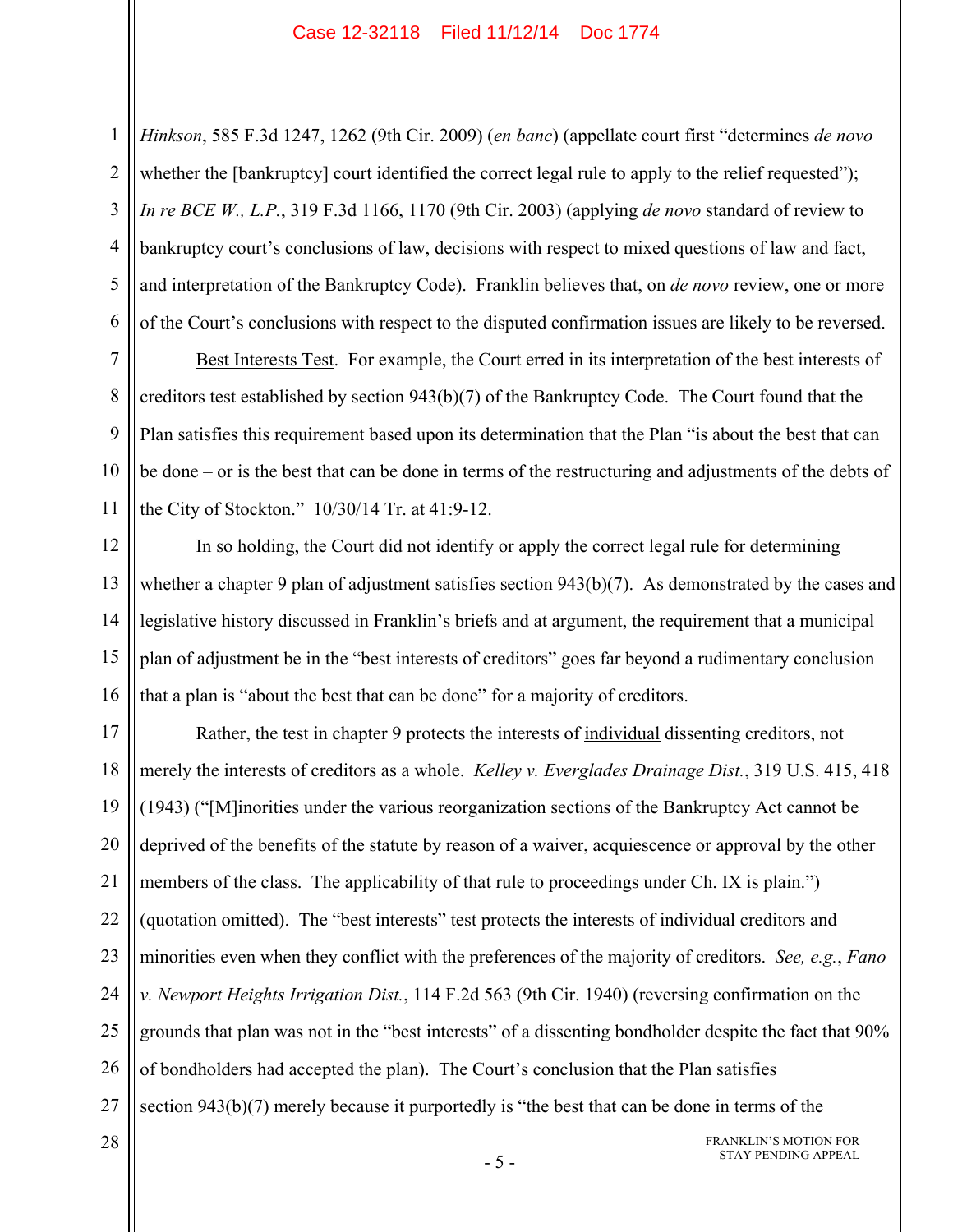restructuring" – without any analysis or consideration of the interests of Franklin and the sub-1% payment on Franklin's unsecured claim – is error as a matter of law and more likely than not to be reversed on appeal.

4 5 6 7 8 9 10 11 12 13 14 Moreover, the Court also erred by failing to make the necessary factual findings to support its conclusion that the Plan is in the best interests of creditors – particularly Franklin. The Court, in fact, made no findings whatsoever regarding the treatment of Franklin. The legislative history of section 943(b)(7), however, is crystal clear on this point: the bankruptcy court must "make findings" as detailed as possible to support a conclusion that this test has been met." 124 Cong. Rec. H 11,100 (Sept. 28, 1978), S 17,417 (Oct. 6, 1978). *Fano* and *Kelley*, which are specifically cited in the legislative history, point to the type of factual findings that must be made, including "the revenues which have in the past been received from each source of taxation," the "probable effect on future revenues" of any impending changes to the existing tax structure, the "extent of past tax delinquencies," and "any general economic conditions" that may bear on the future delinquency rate. *Kelley*, 319 U.S. at 420-21.

15 16 17 18 19 20 21 22 23 24 25 The ultimate purpose of such detailed factual findings is to support the court's determination that creditors will receive under the plan "all that could reasonably be expected in all the existing circumstances," *i.e.*, that the plan constitutes a reasonable effort by the debtor to pay the claims of each creditor over time based upon its probable future revenues. *Kelley*, 319 U.S. at 420 (bankruptcy court must determine whether the plan dedicates a "fair" amount of "probable future revenues" for "satisfaction of creditors"); *see W. Coast Life Ins. Co. v. Merced Irrigation Dist.*, 114 F.2d 654, 678 (9th Cir. 1940) ("[T]he only question before this court is whether or not the 51.501 [cents] on the dollar is all that could reasonably be expected in all the existing circumstances."); *Bekins v. Lindsay-Strathmore Irrigation Dist.*, 114 F.2d 680, 685 (9th Cir. 1940) ("It seems clear to us that the 59.978 cents on the dollar of principal amount of their bonds is all that the bondholders can reasonably expect in the circumstances.").

26 27 The Court made virtually no findings to support such a conclusion, which is directly contrary to the wealth of evidence establishing that the City in fact can pay far more to Franklin on its

1

2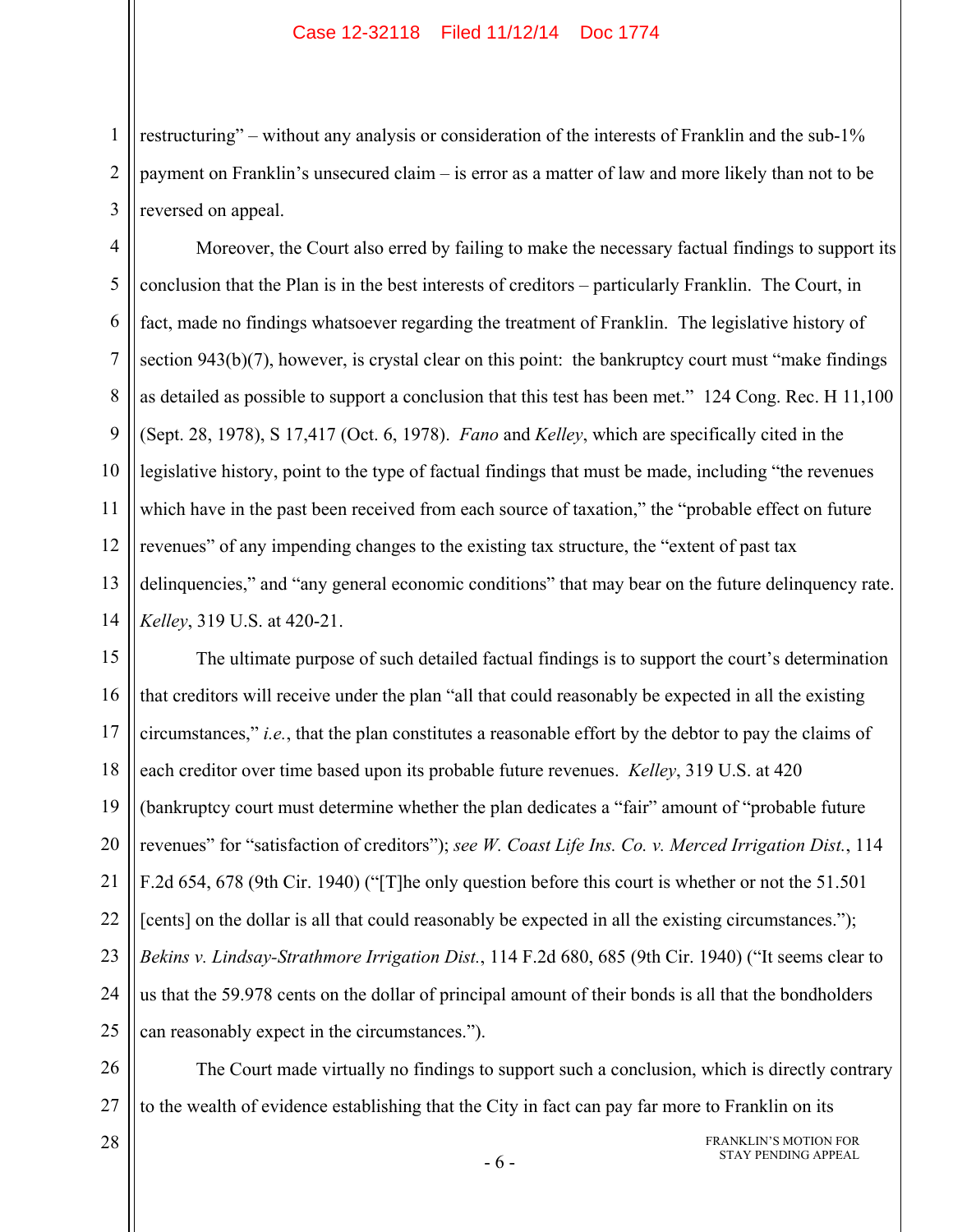1 2 3 4 5 6 7 8 9 unsecured claim, over time from future revenues, than the sub-1% payment called for under the Plan. Indeed, there are no facts establishing that a one-cent recovery for Franklin is "all that could reasonably be expected" or that the amount of the City's probable future revenues devoted to the payment of Franklin's claim under the Plan  $-i.e.,$  \$0 – is "fair." This is particularly true given the evidence that the City's initial "Ask" proposed future payments representing a present value recovery of more than 50% to Franklin, that the future payments to be received by all other material creditors under the Plan have a present value exceeding 50%, and that Franklin is the only material creditor in this case – or to Franklin's knowledge, any other successful chapter 9 case – to receive no meaningful recovery at all.

10 11 The Court's failure to make the necessary findings in this regard constitutes independent reversible error.

12 13 14 15 16 17 18 19 20 21 22 Disparate And Discriminatory Classification And Treatment. Franklin also established that the Plan's classification scheme – in which Franklin's unsecured claim was classified together with part of the claims of City retirees (health benefit claims but not pension claims) and separately from the claims of all of the City's other bondholders – had only one purpose: to enable the City to avoid the "cramdown" requirements of section 1129(b)(1) of the Bankruptcy Code. By improperly gerrymandering Franklin's unsecured claim into a class whose other members (the retirees) had committed to vote to accept the Plan due to the promise of unimpaired pensions, the Plan violates the strictures of section 1122(a) of the Bankruptcy Code. *In re Barakat*, 99 F.3d 1520, 1525 (9th Cir. 1996) (plan violates section 1122 where "the classifications are designed to manipulate class voting") (quoting *In re Holywell Corp.*, 913 F.2d 873, 880 (11th Cir. 1990)). The Court erred in concluding otherwise.

23 24 25 26 27 The Court also erred in disregarding the disparate treatment of Class 12 claims and creditors holding Class 12 claims. Specifically, the Court turned a blind eye to the direct linkage under the Retirees Settlement between the retirees' recovery in Class 12 and the City's agreement to leave the retirees' pensions unimpaired. While nominally providing a sub-1% recovery to all claims within Class 12, the Plan actually provides retirees with a recovery of somewhere between 53% and 70%

#### 28

FRANKLIN'S MOTION FOR STAY PENDING APPEAL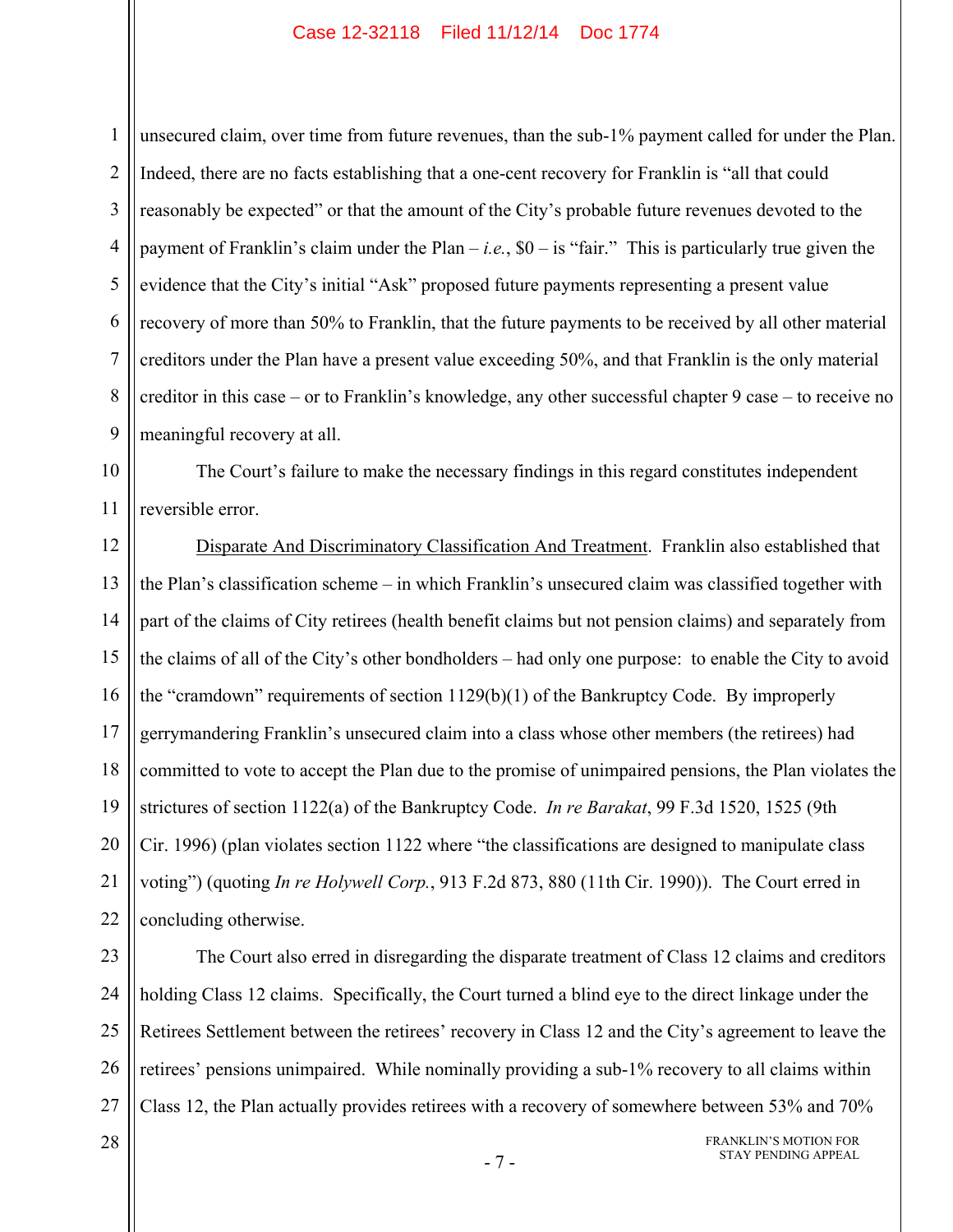due to the fact that, as *quid pro quo* for the sub-1% "settlement" of Retiree Health Benefit Claims, the City agreed to pay pensions in full. As many cases cited by Franklin establish, that treatment violates section  $1123(a)(4)$ , which requires that claims and creditors in the same class receive the same treatment. The Court erred by disregarding that authority.

Finally, the Court erred by failing to consider the undeniably unfair discrimination against Franklin's unsecured claim. Had the Court properly rejected the City's gerrymandered classification and disparate treatment of Franklin's unsecured claim, it would have concluded that the sub-1% payment on that claim unfairly discriminated against Franklin in comparison to the Plan's 50%-70% payment of retiree claims and 52% to 100% payment of other City bonds, including the whollyunsecured Pension Obligation Bonds. This legal error is likely to lead independently to reversal.

11 12 13 14 15 16 17 18 19 20 21 22 23 Bad Faith. The Court also erred in concluding that the Plan was proposed and prosecuted in good faith. Contrary to the Court's conclusion, the evidence established that the City acted in bad faith in imposing a punitive one-time recovery of less than 1% on Franklin's unsecured claim, apparently because Franklin did not acquiesce in the City's settlement demands like other material creditors. The City's bad faith is made apparent by its refusal to use a single dollar of restricted public facility fees – which may not be applied to other general fund liabilities – to pay Franklin's claim, despite the fact that it sold the Franklin's bonds on the premise that PFFs would be sufficient to pay all scheduled debt service, proposed to use PFFs to pay Franklin in the pre-bankruptcy neutral evaluation, and assumed in its own Long-Range Financial Plan that available PFFs would be paid to Franklin over the entire projection period. The City's bad faith also is apparent in its refusal to make – or even attempt to make – a single payment over time, from future revenues, in satisfaction of Franklin's claim, despite the fact that all other material creditors are receiving substantial payments for the next thirty or forty years and pension holders remain unimpaired.

24 25 26 27 Ignoring Franklin's arguments altogether, the Court focused on the fact that the City had reached settlements with substantially all of its other material creditors, which the Court found to be evidence of good faith. The Court also held that the Plan provided for Franklin to share in "more than 20 percent" of a contingent fund and that, because Franklin "elected" not to "take advantage" of

1

2

3

4

5

6

7

8

9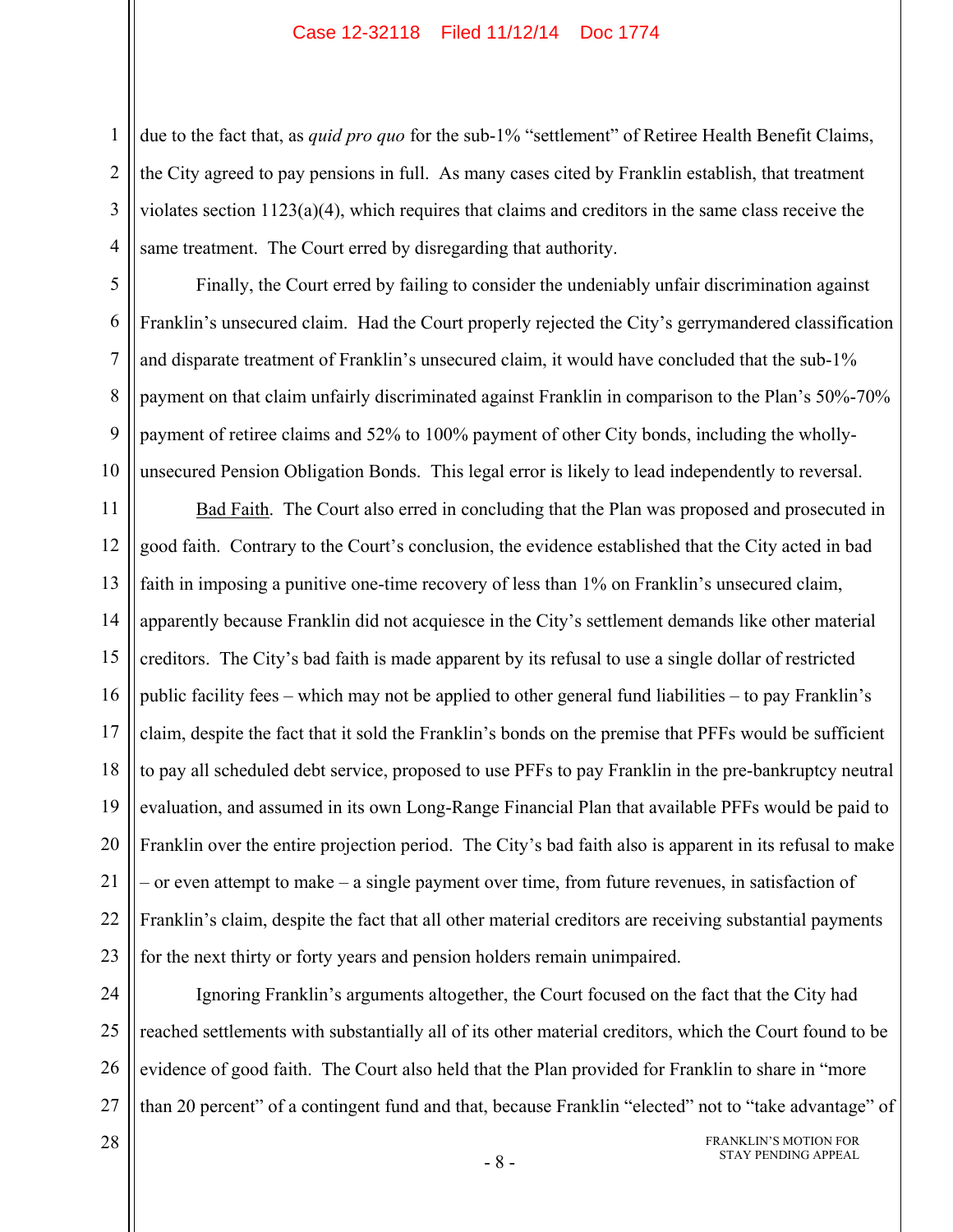the "opportunity" to access that fund prior to the time of confirmation, the City's good faith had been established. 10/30/14 Tr. at 36:13-21.

2 3

1

4 5 6 7 8 9 10 11 12 13 14 15 This is clear, reversible error. For one thing, the fact that the City reached settlements with other material creditors is not evidence that the Plan was proposed in good faith as to Franklin. Considering the City's refusal to devote any future revenues to the satisfaction of Franklin's claim over time (just as it is paying the claims of other creditors over time), the opposite is true. For another, there simply was no "contingent fund" made available to Franklin under the Plan. At no time in any draft of the Plan did the City ever make a contingent fund available to Franklin. To the contrary, each and every draft of the Plan provided for Franklin's unsecured claim to receive a single payment of less than 1%, all while other creditors were able to benefit from future payments over time. In fact, the contingent note provided to Assured as part of the treatment afforded its Pension Obligation Bonds (apparently the "contingent fund" to which the Court referred) included a carve out, which could have been (but was not) earmarked for Franklin. The fact that the City had the ability to provide Franklin with a portion of that contingent note but chose not to is illustrative of the City's bad faith, not the converse.

16 17 18 19 20 21 22 23 24 25 26 Section 943(b)(3). The Court also committed legal error in concluding that the Plan complies with section 943(b)(3) of the Bankruptcy Code, which requires the Court to find that "all amounts to be paid by the debtor or by any person for services or expenses in the case or incident to the plan have been fully disclosed and are reasonable." 11 U.S.C. § 943(b)(3). Although there is limited legal authority interpreting section 943(b)(3), COLLIER confirms that its purpose is to allow "[t]he courts [to] monitor the payment of fees and the reimbursement of expenses in or in connection with a chapter 9 case to insure that the fees and expenses are reasonable, that there is no overreaching by attorneys or agents either of the debtor or of creditors, and that there is full disclosure so that those whose rights are affected directly by the plan and directly or indirectly by compensation arrangements are aware of the practice in a particular case and can determine whether the plan is being proposed for the benefit of the debtor and its creditors or is a scheme to benefit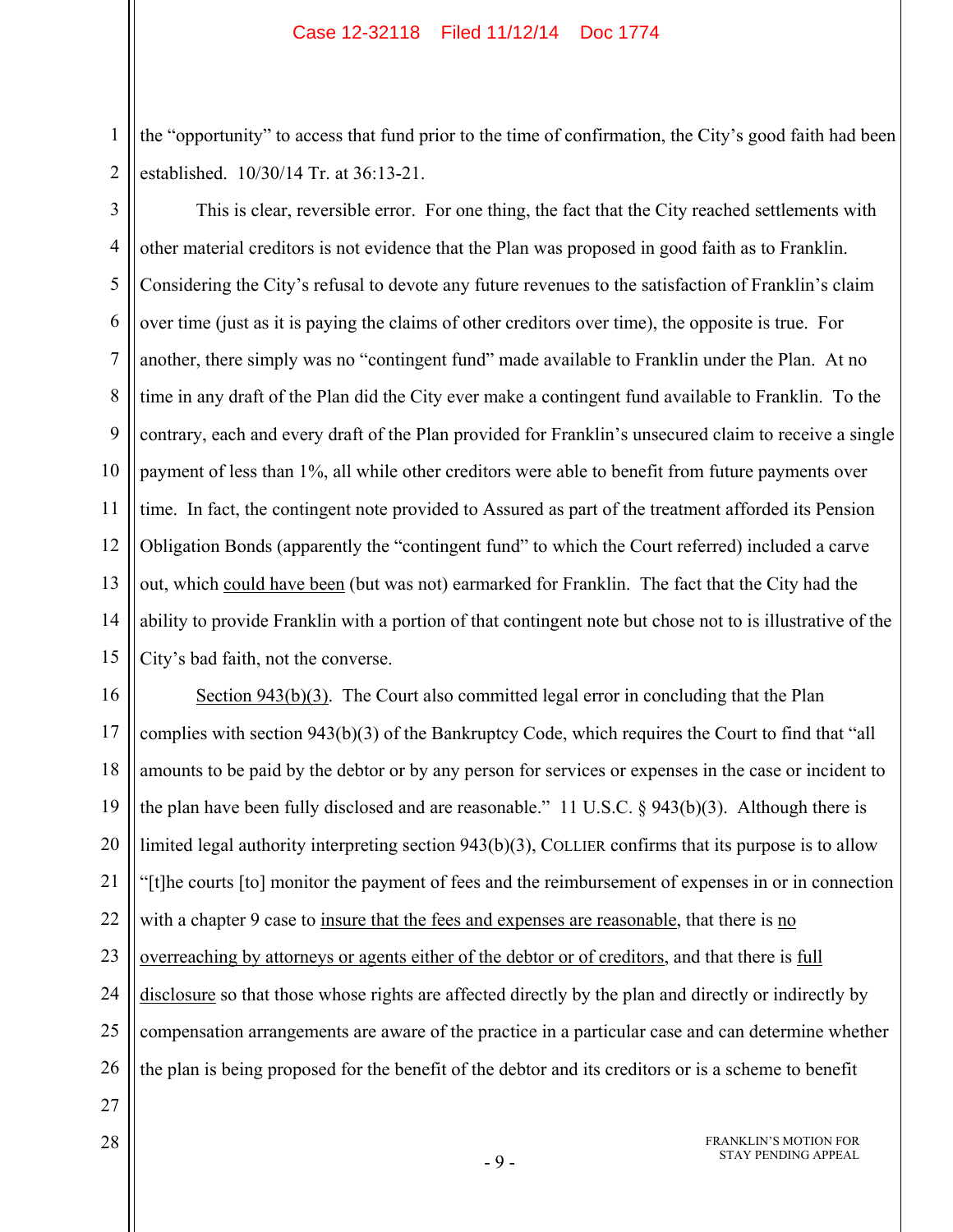private interests at the expense of the debtor and/or its creditors." 6 COLLIER ON BANKRUPTCY ¶ 943.03[3] (16th ed. 2013) (emphasis added).

2 3

4

5

6

7

8

9

1

The City failed to make the full disclosure required by section 943(b)(3). Instead, it submitted a summary "chart" with line items showing aggregate amounts paid to professionals. That is not remotely adequate to enable the Court (or Franklin) to determine whether the fees paid by the City "have been fully disclosed and are reasonable." The Court first did not apprehend that Franklin had objected on section 943(b)(3) and then, upon being reminded of the objection, compounded that error by concluding that section 943(b)(3) only applied to prospective payments to be made by the City in the future. 10/30/14 Tr. at 38:5-23; 51:16-53:22.

10 11 12 13 14 Franklin submits that such ruling will not stand appellate scrutiny. The Plan cannot be confirmed unless and until the City fully discloses all amounts "for services or expenses in the case or incident to the plan" – not just an aggregate amount – and the Court then determines that those amounts are "reasonable" as required by the statute. That did not happen here and there is no basis for the Court's ruling that the Plan complies with section 943(b)(3).

15

# **B. There Is A Possibility Of Irreparable Harm Absent A Stay.**

16 17 18 19 20 21 22 23 24 25 "If it 'is apparent that absent a stay pending appeal . . . the appeal will be rendered moot," that circumstance is . . . 'the quintessential form of prejudice' justifying a stay." *In re Pac. Gas & Elec. Co*., No. C-02-1550 VRW, 2002 U.S. Dist. LEXIS 27549, at \*8 (N.D. Cal. Nov. 14, 2002) (quoting *In re Country Squire Associates of Carle Place, LP*, 203 B.R. 182, 183 (2d Cir. BAP 1996)); *see also Mt. Paradise Vill., Inc. v. Fannie Mae*, No. 2:13-CV-01813-GMN, 2013 U.S. Dist. LEXIS 148837, at \*5 (D. Nev. Oct. 15, 2013) (crediting movant's argument that "the loss of appellate review itself is a form of irreparable injury"). To invoke the risk of dismissal for mootness as a form of irreparable injury, the party seeking a stay "must make apparent to the court the imminent danger that the issues [it] seek[s] to raise on appeal will become moot." *Pac. Gas & Elec.*, 2002 U.S. Dist. LEXIS 27549, at \*8-9.

26 27 Given the City's history of scorched earth tactics, it is all but inevitable that the City will seek to dismiss Franklin's appeal on equitable mootness grounds if Franklin fails to obtain a stay,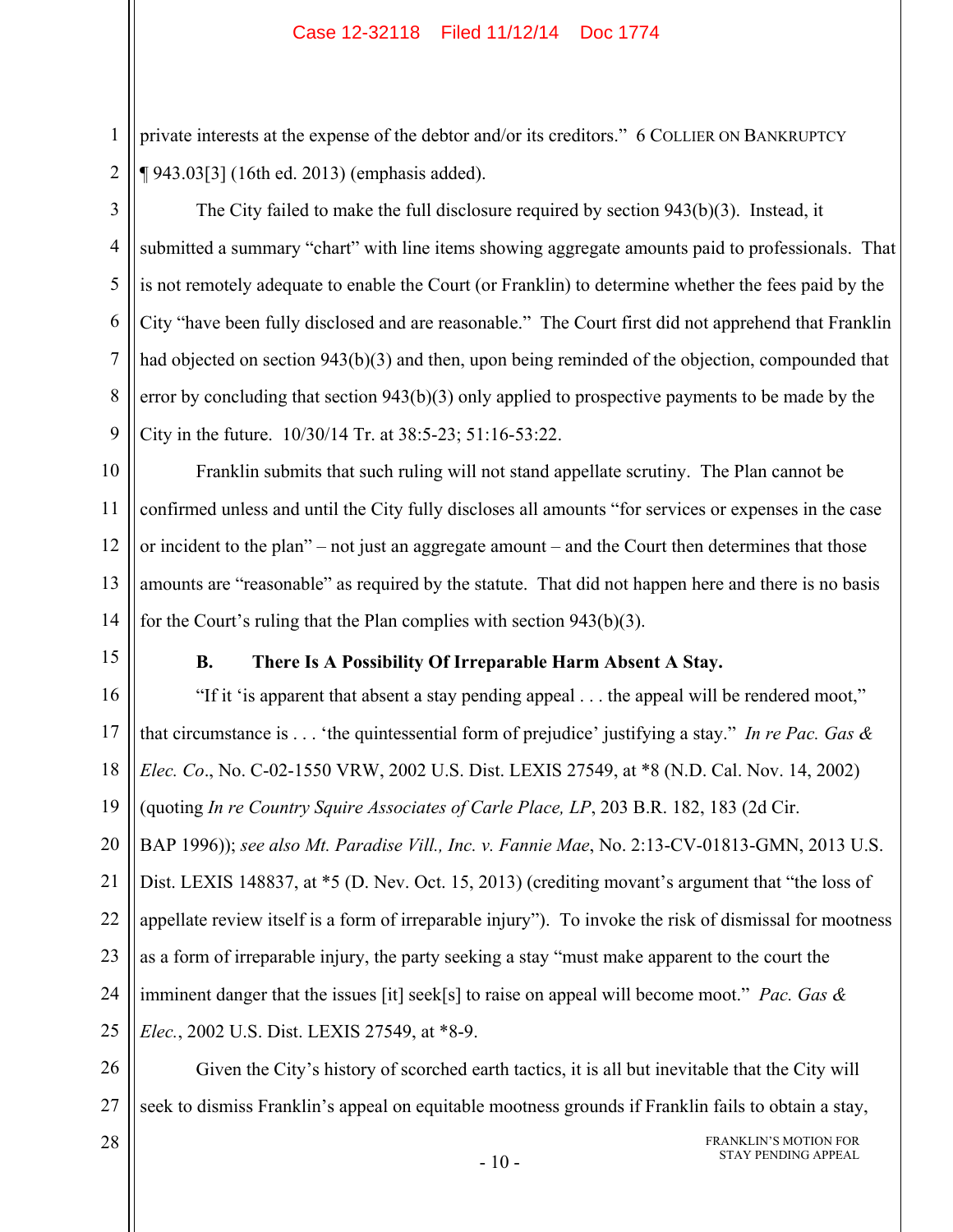1 2 3 4 5 6 and Franklin clearly would suffer irreparable injury if the appeal were to be dismissed before a decision on the merits. Admittedly, Franklin does not believe that its appeal can or should be dismissed. Recent authority confirms that the doctrine of "equitable mootness does not apply to challenges to a Confirmation Order in Chapter 9 proceedings" because "it is based on Chapter 11 concepts that may by inapplicable to or inappropriate for [a] Chapter 9 case." *Bennett v. Jefferson Cnty.*, Case No. 2:14-CV-0213-SLB, 2014 U.S. Dist. LEXIS 139655, at \*52 (N.D. Ala.

7 8 9 10 11 12 13 Sept. 30, 2014). Moreover, even if theoretically available in a chapter 9 case, Franklin's appeal is not equitably moot because, among other things, there are many effective and equitable remedies that an appellate court can and will craft to protect Franklin's rights. Indeed, because the City will have sufficient future resources with which it can make payments that will provide Franklin with a reasonable recovery over time even if the Plan is consummated, there can be no equitable mootness here. *See, e.g.*, *In re Dynamic Brokers, Inc.*, 293 B.R. 489, 494 (9th Cir. BAP 2003) (no equitable mootness where "future payments [under the plan] could be adjusted if" the appeal is successful).

14 15 16 17 18 Nonetheless, because there is at least some small possibility that an appellate court could dismiss the appeal on mootness grounds if Franklin fails to obtain a stay, under the Ninth Circuit's flexible, "sliding scale" test that possibility combined with the delay and expense of responding to the City's mootness argument (no matter how frivolous) is sufficient to satisfy the requirement of irreparable harm for purposes of a stay pending appeal.

19

20

28

### **C. Delayed Implementation Of The Plan Will Not Seriously Harm The City Or Its Other Creditors.**

21 22 23 Any alleged harm resulting from a stay of confirmation would come only in the form of delay. Specifically, a stay of the Confirmation Order will result in a delay in the City's exit from chapter 9 and delay in implementation of the Plan.

24 25 26 27 In the typical complex chapter 11 case, delay can be synonymous with irreparable harm because the debtor is unable to implement transactions and business opportunities while in bankruptcy. Here, however, the City is a debtor under chapter 9 of the Bankruptcy Code and therefore free to conduct "business as usual," as it has done for the last two-and-one-half years. *See,* 

> FRANKLIN'S MOTION FOR STAY PENDING APPEAL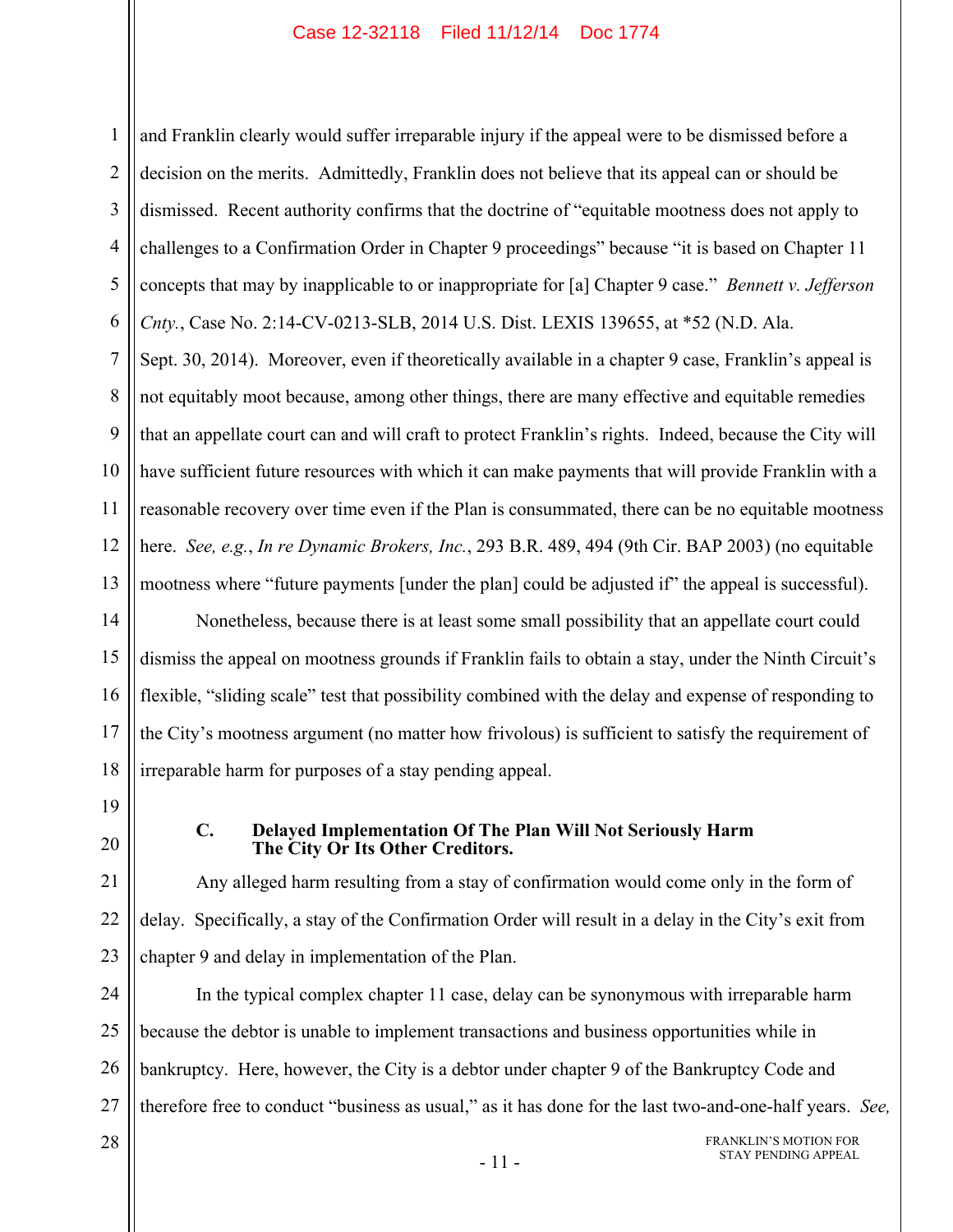*e.g.*, *In re City of Stockton*, 486 B.R. 194, 199 (Bankr. E.D. Cal. 2013) (the City "can expend its property and revenues during the chapter 9 case as it wishes"). Indeed, during the bankruptcy case the City has paid all of its prepetition trade debt, honored all of its obligations to employees, continued to fund its pensions and payments to CalPERS, and settled claims and litigation in the ordinary course of business.

6 7 8 9 10 11 12 13 The only theoretical harm to the City and certain other creditors if a stay is imposed is the passage of additional time before distributions under the Plan can commence if the City chooses not to make payments earlier. Because the City proposes to make payments to those creditors over the next twenty to forty years, with minimal payments called for in the next several years, that is not serious harm, particularly when considering that the Plan provides for Franklin to receive, on account of its unsecured claim, a single payment of less than one cent on the dollar and no future payments at all. The relatively brief delay associated with a stay is nothing more than the "cost" of ensuring that confirmation of the Plan is legally appropriate.

14

1

2

3

4

5

# **D. The Public Interest Favors A Stay.**

15 16 17 18 19 20 21 22 23 24 25 Finally, under the unique circumstances of this case, the public interest also would be served by a stay. It is in the interest of California municipalities, and municipal bondholders everywhere, for Franklin's appeal to be heard. The appeal raises important questions regarding the nature, extent and scope of a municipality's ability to impose an adjustment of bond debt upon a dissenting creditor in a chapter 9 proceeding, while at the same time leaving vastly-larger liabilities for unfunded pensions left untouched and unadjusted. If the Confirmation Order is allowed to stand without any review by an appellate court, those important questions will remain unanswered now and, with a mootness precedent, may never be addressed. The potential consequences of this are unpredictable, but potentially significant. It is well worth the wait of a few additional months to ensure that whatever those consequences may be, they are the result of a legally sound decision regarding confirmation of the Plan.

- 26
- 27
- 28